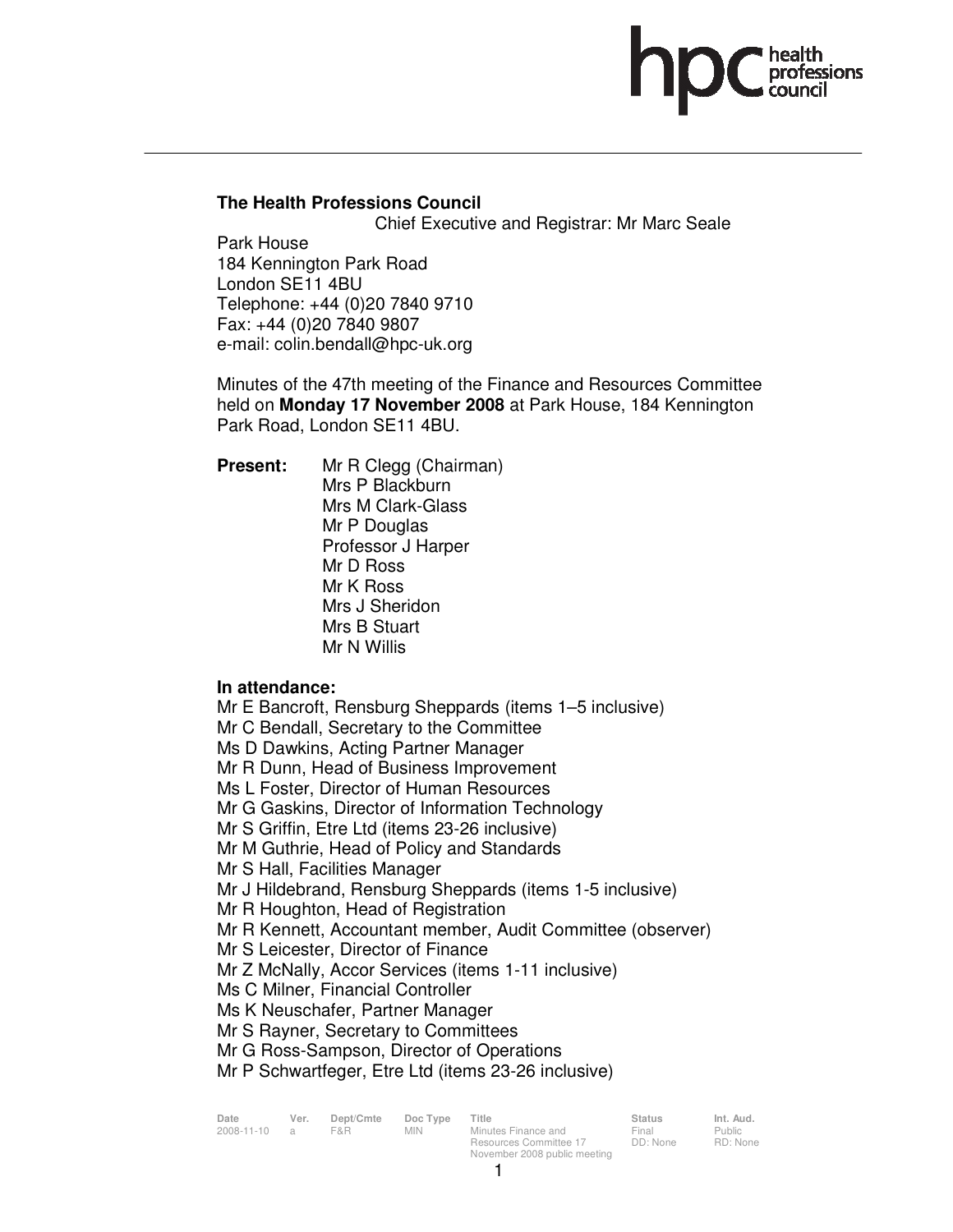Mr M J Seale, Chief Executive and Registrar Dr A van der Gaag, President

## **Item 1.08/152 Apologies for absence**

1.1 Apologies for absence were received from Mrs S Drayton and Mr W Munro.

## **Item 2.08/153 Approval of agenda**

 2.1 The Committee approved the agenda, subject to considering the investment report as item 5.

## **Item 3.08/154 Minutes of the Finance and Resources Committee meeting held on 18 September 2008**

3.1 It was agreed that the minutes of the 46th meeting of the Finance and Resources Committee should be confirmed as a true record and signed by the Chairman.

#### **Item 4.08/155 Matters arising**

- 4.1 The Committee received a paper to note from the Executive.
- 4.2 The Committee noted the actions list as agreed at the last meeting.

# **Item 5.08/156 Investment report**

- 5.1 The Committee received a paper for discussion/approval from the Executive. A summary of the performance of HPC's investments and the performance of markets and economies was tabled.
- 5.2 The Committee received a report on the performance of the HPC's investment fund from Mr Bancroft. The Committee noted that Mr J Minett continued as HPC's investment manager but was unable to attend the meeting for personal reasons. The Committee noted that, in the twelve months ending September 2008, the investment portfolio had achieved an annual return of -15.5%, against the benchmark return of -13.5%. Between 30 September and 14 November 2008, the investments had achieved a further decline in portfolio value of 7%, against the benchmark decline of 9.5%.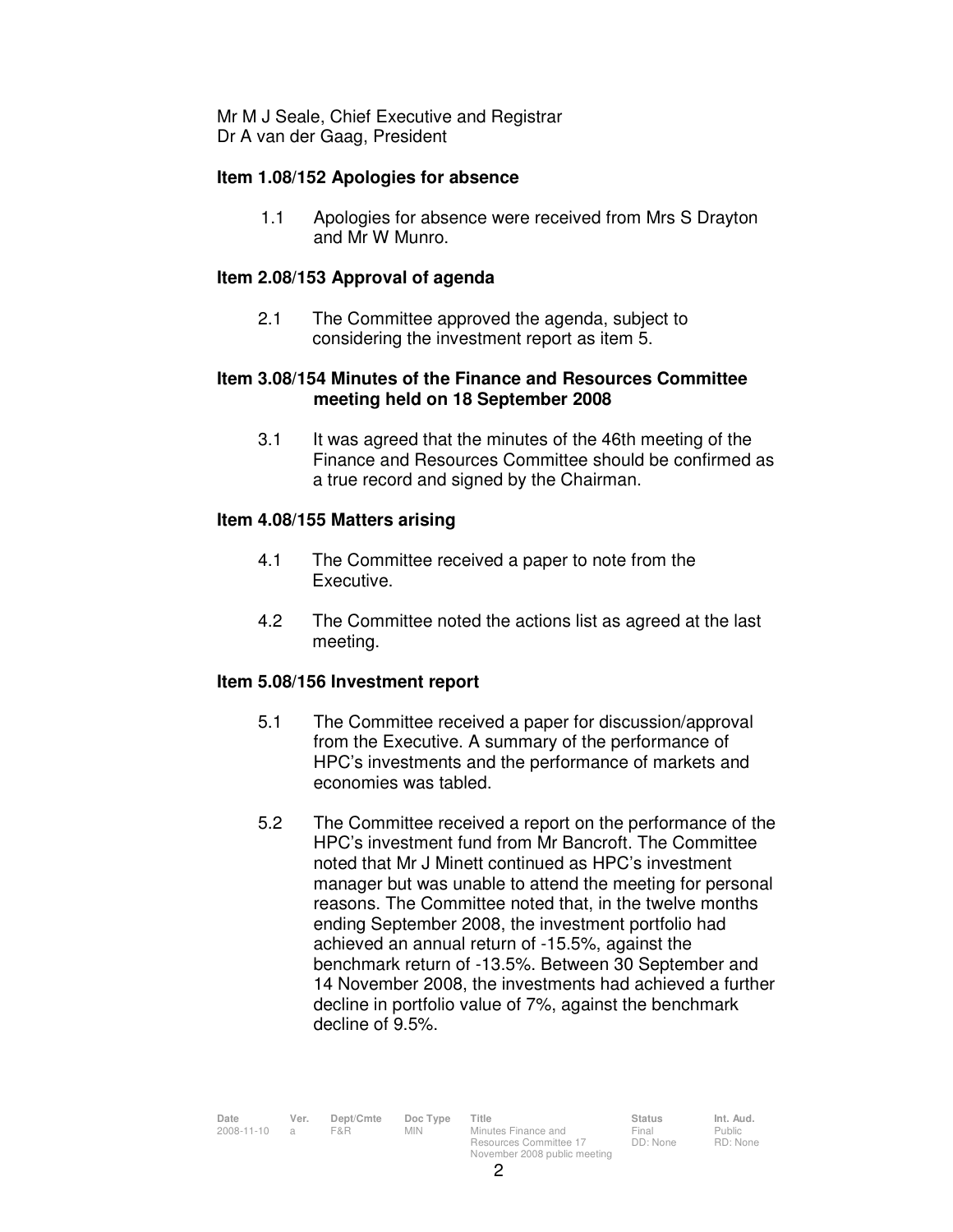- 5.3 The Committee noted financial turmoil over recent months, including a 35% decrease in share prices, the collapse of a number of financial institutions and the beginning of a recession. The Bank of England had responded by cutting interest rates and it was expected that the Government would increasing spending and cut taxes, which it was hoped would lead to a recovery in 2009.
- 5.4 The Committee noted that the investment portfolio composition was made on a defensive basis (i.e. investing more in bonds and cash and less in UK equities and overseas equities). The Committee noted that Rensburg Sheppards advised that HPC should continue to invest its funds over the long term, as the bond market was expected to improve over time, followed by the equity market.
- 5.5 The Committee noted the Rensburg Sheppards report and approved the continued appointment of Rensburg Sheppards as the professional fund manager.

# **Item 6.08/157 Finance report**

- 6.1 The Committee received a report on the work of the Finance Department.
- 6.2 The Committee noted that the Department was assisting PKF with the internal audit of the finance systems, as part of the agreed internal audit workplan for 2008-9.
- 6.3 The Committee noted that the draft budget was being prepared.
- 6.4 The Committee noted that, following a six month trial, Co-operative Travel had been appointed as HPC's travel supplier with effect from 7 November 2008.

# **Item 7.08/158 Human Resources report**

- 7.1 The Committee received a report on the work of the Human Resources Department. The Committee wished Ms Foster well on her return to Australia and thanked her for all her work and support.
- 7.2 The Committee noted that the second interviews for the posts of Director of Human Resources and Secretary to Council would be held shortly. It was expected that job offers would be made by the end of the week.

| Date               | Ver. | Dept/Cmte | Doc Type | Title                        | <b>Status</b> | Int. Aud.     |
|--------------------|------|-----------|----------|------------------------------|---------------|---------------|
| $2008 - 11 - 10$ a |      | F&R.      | MIN      | Minutes Finance and          | Final         | <b>Public</b> |
|                    |      |           |          | Resources Committee 17       | DD: None      | RD: Non       |
|                    |      |           |          | November 2008 public meeting |               |               |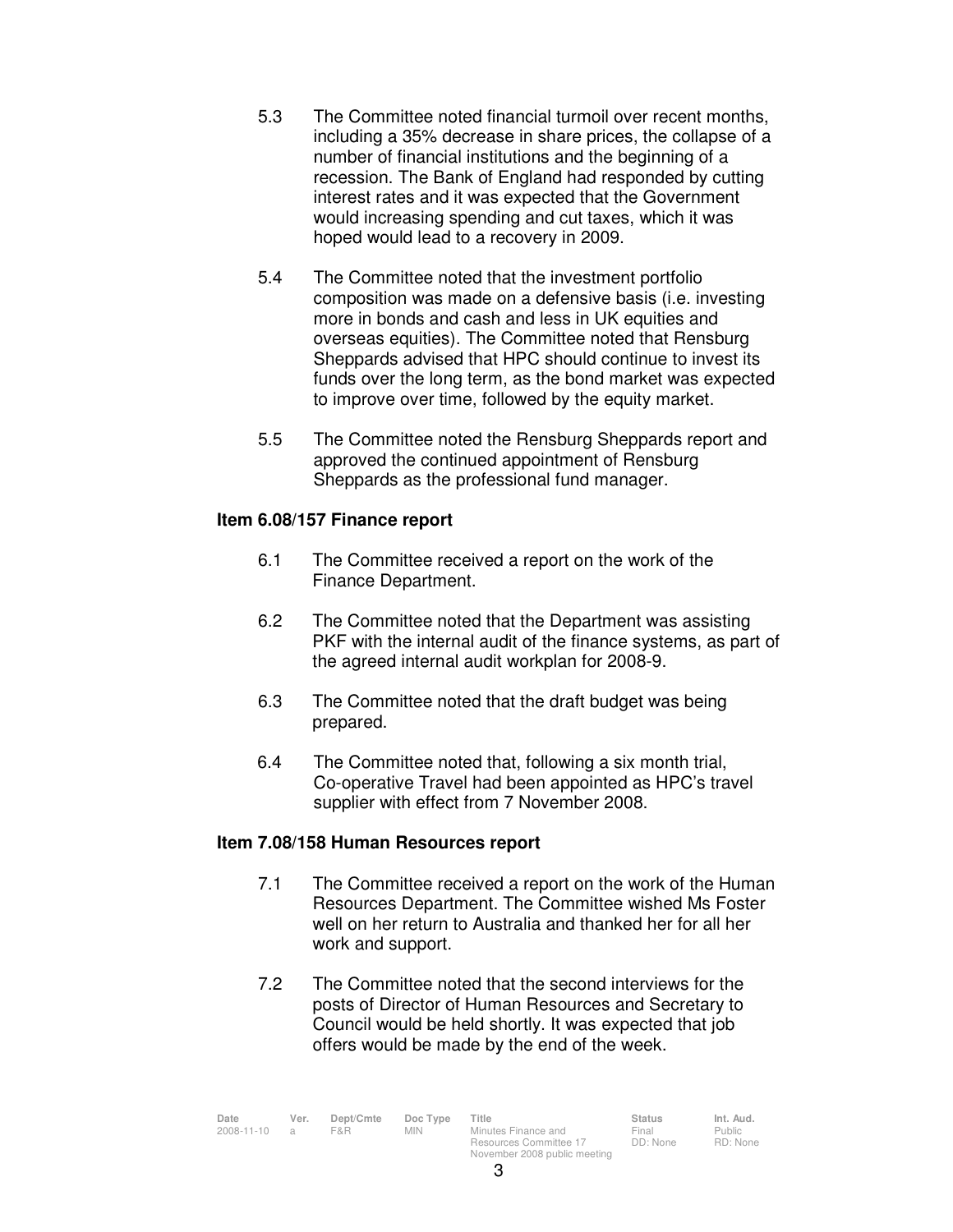Arrangements would be made to cover the vacancies until the posts were filled.

- 7.3 The Committee noted that the Head of Education would now report directly to the Chief Executive and her job title had been changed to Director of Education.
- 7.4 The Committee noted that the Facilities Department would now report to the Director of Operations.

#### **Item 8.08/159 Partner Manager report**

- 8.1 The Committee received a report on the work of the Partner Manager. The Committee wished Ms Neuschafer well for her period of maternity leave and welcomed Ms Dawkins as the Acting Partner Manager.
- 8.2 The Committee noted that refresher training for Visitors had continued in September 2008 and that the remaining Visitors would be trained in 2009.
- 8.3 The Committee noted that appraisal for Panel chairs would take place in the last quarter of 2008 and in early 2009.
- 8.4 The Committee noted that the Partner Manager's workplan and budget for the next financial year was being prepared. The Committee noted that, in 2009, HPC would recruit Continuing Professional Development assessors for the remaining professions to be audited.

#### **Item 9.08/160 Information Technology report**

- 9.1 The Committee received a report on the work of the Information Technology Department.
- 9.2 The Committee noted that the Department had begun recruiting an extra employee, as set out in the Department's workplan.
- 9.3 The Committee noted that the Department had been involved in a number of activities, including improvements to the disaster recovery systems and work on the online renewals project.

#### **Item 10.08/161 Operations report**

10.1 The Committee received a report on Operations, covering the Registration Department, project management, facilities

| Date       | Ver.           | Dept/Cmte | Doc Type | Title                        | <b>Status</b> | Int. Aud. |
|------------|----------------|-----------|----------|------------------------------|---------------|-----------|
| 2008-11-10 | $\overline{a}$ | F&R.      | MIN.     | Minutes Finance and          | Final         | Public    |
|            |                |           |          | Resources Committee 17       | DD: None      | RD: None  |
|            |                |           |          | November 2008 public meeting |               |           |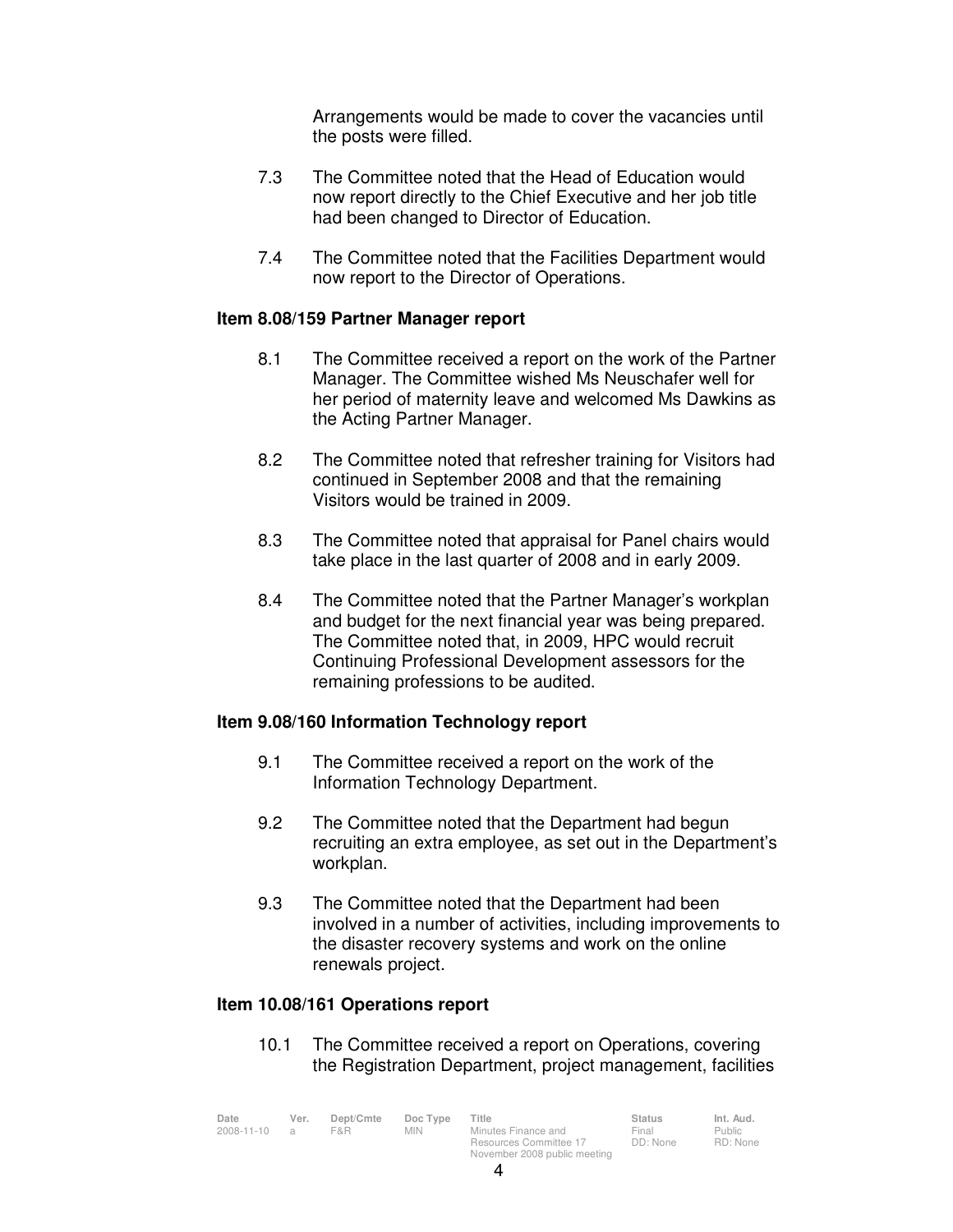management and business improvement. A paper was tabled, summarising the current status of major projects.

- 10.2 The Committee noted that Continuing Professional Development audits had been completed for chiropodists/podiatrists and were underway for operating department practitioners.
- 10.3 The Committee noted that the Registration Department had celebrated National Customer Service Week, which was designed to raise awareness of the importance of customer service and thank employees for their work.
- 10.4 The Committee noted that the Registration Department had achieved same-day processing of documentation in recent weeks. The Director of Operations thanked employees for this achievement.
- 10.5 The Committee noted that the Registration Department aimed to answer all telephone calls which were received.
- 10.6 The Committee noted the status of major projects. The Committee noted that it was intended that the online renewals system would be implemented on 18 September 2008, with the project completed by 1 November 2008 (i.e. documentation of lessons learnt). Further discussion about the project took place at items 23 and 24.
- 10.7 The Committee noted that HPC had successfully passed the British Standards Institute audit of its quality management system. The audit had not identified any issues or non-conformities.

## **Item 11.08/162 Proposal for the introduction of childcare vouchers scheme**

- 11.1 The Committee received a paper for discussion/approval from the Executive.
- 11.2 The Committee noted that approximately 2.5% of organisations in the UK offered childcare voucher schemes to their employees. The paper proposed that a scheme should be introduced at HPC, to improve family-friendly working practices. It was proposed that this should be a 'salary sacrifice' scheme, which would involve employees swapping part of their taxable salary for tax free vouchers.

Final DD: None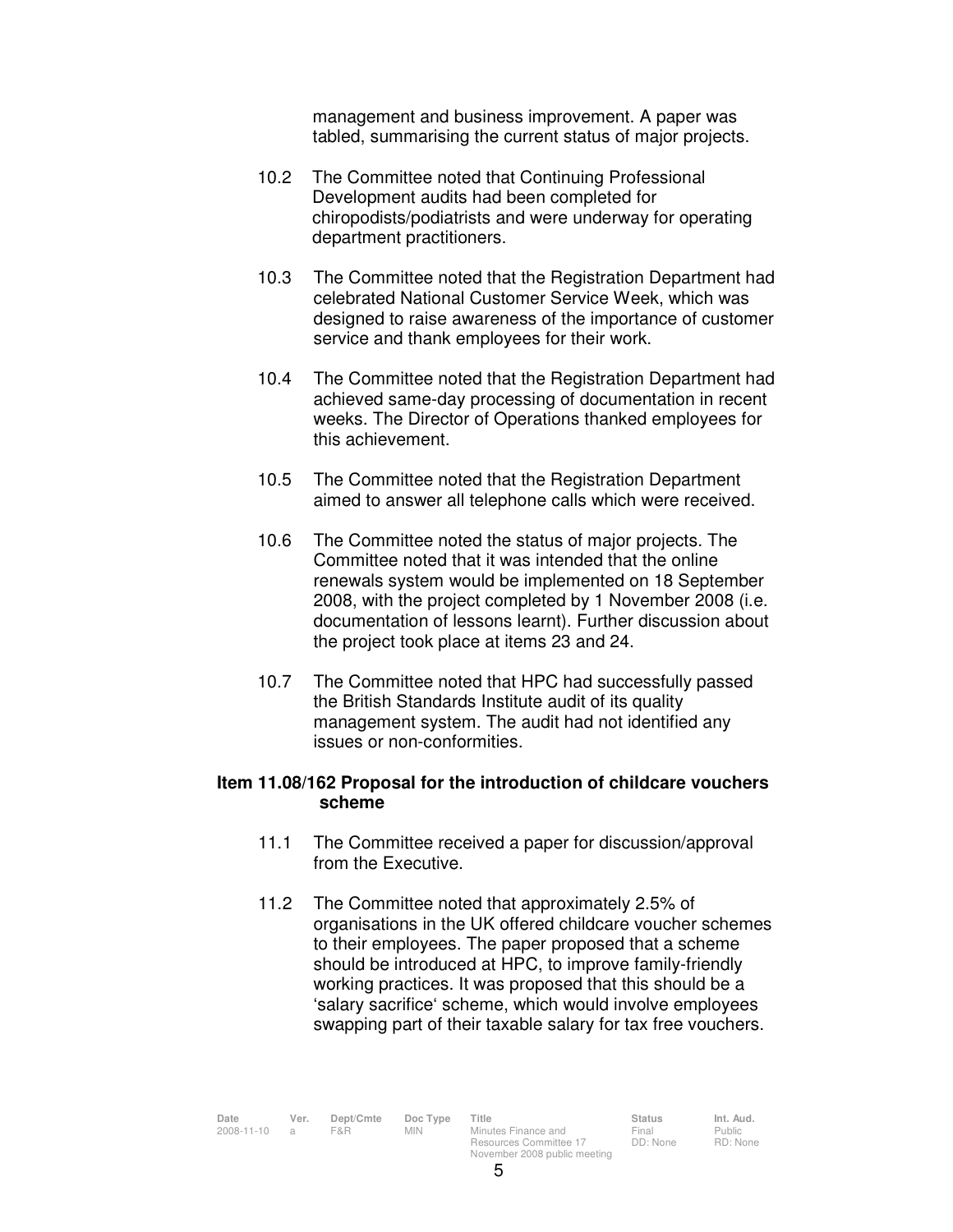- 11.3 The Committee noted that the financial implications were a National Insurance saving to HPC, less the administration charge from Accor Services, giving a maximum saving of £4,362 per year, based on the assumption that all 22 eligible employees took the full benefit.
- 11.4 The Committee agreed to approve the introduction of a childcare voucher scheme, effective 1 April 2009, using the salary sacrifice option.

# **Action: LF/KW (ongoing to 1 April 2009)**

#### **Item 12.08/163 Projected registrant numbers**

- 12.1 The Committee received a paper for discussion/approval from the Executive.
- 12.2 The Committee received a paper for discussion/approval from the Executive, which projected registrant numbers for the financial years 2009-10 to 2013-14 inclusive.
- 12.3 The Committee noted that registrant numbers were projected to rise to approximately 285,180 by 2013-14. The paper used assumptions based on past statistics for registrants and information about the proposed regulation of new professions. The statistics given for new registrations via the UK approved programme route were based on conservative assumptions.
- 12.4 The Committee noted that the Education Department was collating data on student cohorts for pre-registration education and training programmes. It was anticipated that this would be available in 2009, when the Executive prepared the next projection of registrant numbers.
- 12.5 The Committee noted the assumptions on the proposed regulation of new professions. The Committee noted that the Department of Health was awaiting a report from a working group on the regulation of assistant workers and would make decisions in due course.
- 12.6 The Committee approved the document on projected registrant numbers.

#### **Item 13.08/164 Five year plan**

13.1 The Committee received a paper for discussion/approval from the Executive.

| Date       | Ver. | Dept/Cmte | Doc Type   | Title                        | <b>Status</b> | Int. Aud. |
|------------|------|-----------|------------|------------------------------|---------------|-----------|
| 2008-11-10 |      | F&R       | <b>MIN</b> | Minutes Finance and          | Final         | Public    |
|            |      |           |            | Resources Committee 17       | DD: None      | RD: None  |
|            |      |           |            | November 2008 public meeting |               |           |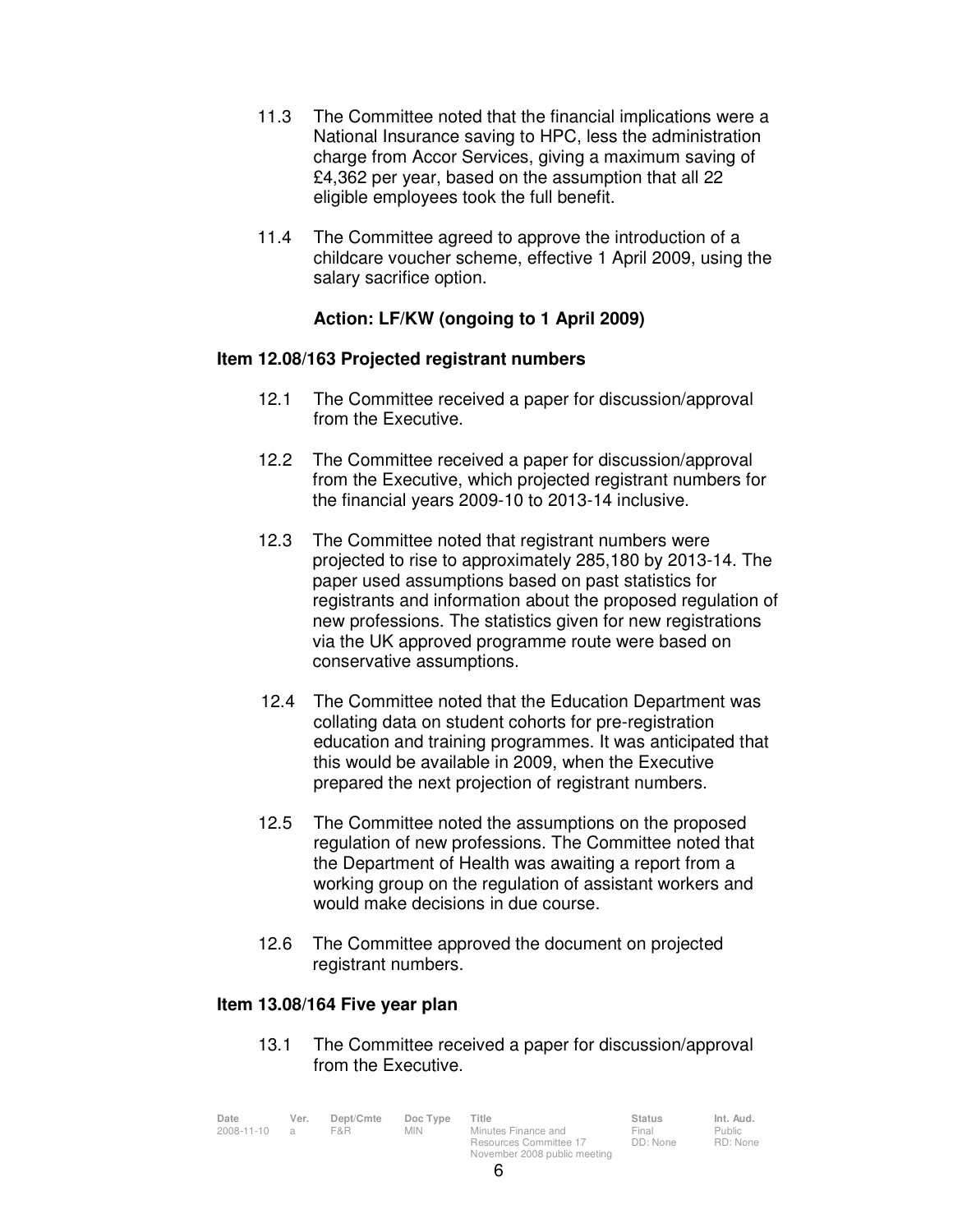- 13.2 The Committee noted that the five year plan made projections based on a number of assumptions. The Committee noted the following points:
	- the plan did not include the cost of revalidation of registrants;
	- there was a decrease of 3% year on year in the number of UK graduates;
	- there was a decrease of 5% year on year in the number of international applications;
	- 100 fitness to practise cases would be transferred from the British Psychological Society, if practitioner psychologists were subject to statutory regulation by HPC on 1 July 2009;
	- registrant numbers were forecast to increase by 61% between 2006-7 and 2013-14;
	- fitness to practise cases were forecast to increase by 258% between 2006-7 and 2013-14;
	- employees were forecast to increase from 95 in 2006-7 to 165 by 2013-14;
	- income was forecast to increase from £15.69m in 2009-10 to £27.48m in 2013-14; and
	- expenditure was forecast to increase from £15.72m in 2009-10 to £26.33m in 2013-14.
- 13.3 The Committee noted that the plan included 'purchase of additional office space' in future years. The Committee noted that an additional storey for 22-26 Stannary Street would be added within the next year and that it was possible that there could be shift working and desk sharing in some departments. The Committee noted that the purchase of any additional office space would require careful, long-term project planning.
- 13.4 The Committee noted that costs per registrant were forecast to increase from £82.24 in 2009-10 to £122.94 in 2013-14. The Committee noted that it was possible that this was due to the cost of the grandparenting process for new professions. The Committee agreed that the Executive should analyse the reasons for the forecast increase and prepare a paper for the next meeting.

# **Action: CM (by 4 February 2009)**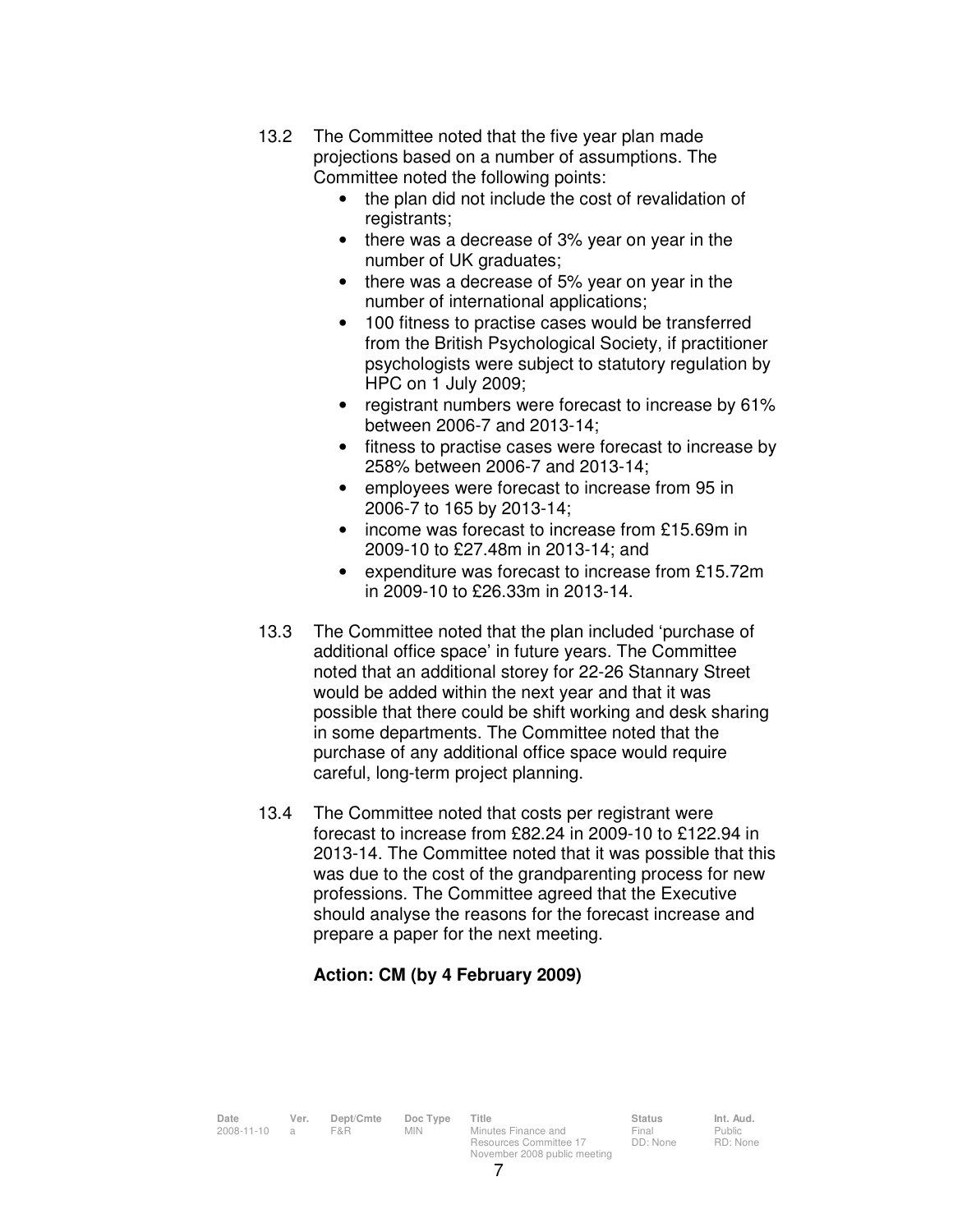# **Item 14.08/165 Integrating new professions into the HPC renewal cycle**

- 14.1 The Committee received a paper for discussion/approval from the Executive.
- 14.2 The Committee noted that the current renewal cycle had significant peaks and troughs in demand, which had an impact on planning resources for the Registration Department. One of the proposed objectives for the Department's 2009-10 workplan was to review the renewal cycle and recommend that it should be rescheduled so that the workload was spread more evenly over the two-year renewal period. It was planned that the findings of the review would be implemented during the 2010-11 financial year.
- 14.3 The paper proposed that, when a new profession was regulated by the HPC, at least one month from opening the Register should be allowed before the three month renewal period was opened. This would allow the quality of data transferred to the HPC to be checked for accuracy and completeness. The paper also proposed that, in order to incorporate new professions into a quiet period during the renewal cycle, renewal would be for part of the current two year cycle. Registrants in new professions would pay a pro rata renewal fee when first renewing, but upon renewing for the second time would be charged the standard renewal fee.
- 14.4 The Committee approved the recommended approach for integrating new professions into the renewal cycle.

# **Action: RH (ongoing to 2011)**

# **Item 15.08/166 Finance System Upgrade**

- 15.1 The Committee received a paper to note from the Executive.
- 15.2 The Committee noted that the Finance Systems Upgrade had been a major project scheduled for 2008-9. The goals had been to deliver an upgrade to the SAGE financial system (from SAGE 100 to SAGE 200), introduce online purchase ordering and enable automated activity reporting and budget tracking by activity.

| Date       | Ver.           | Dept/Cmte | Doc Type   | Title                        | <b>Status</b> | Int. Aud. |
|------------|----------------|-----------|------------|------------------------------|---------------|-----------|
| 2008-11-10 | $\overline{a}$ | F&R       | <b>MIN</b> | Minutes Finance and          | Final         | Public    |
|            |                |           |            | Resources Committee 17       | DD: None      | RD: Non   |
|            |                |           |            | November 2008 public meeting |               |           |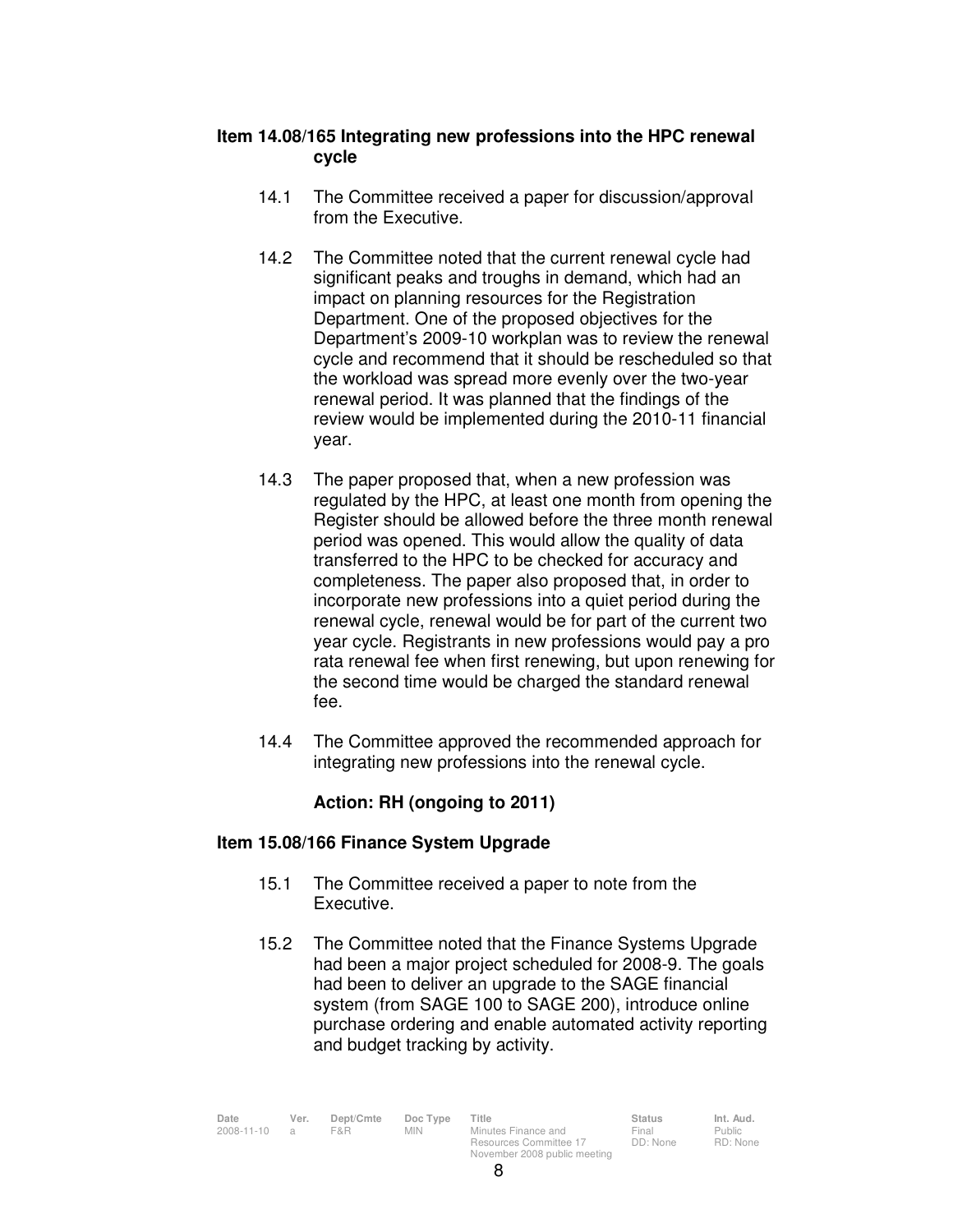- 15.3 The Committee noted that the SAGE aspect of the project had been successfully delivered on 1 April 2008. However, the adoption of online purchase ordering and activity reporting had been more challenging. A number of system and process issues had been identified and it had become apparent that further time would be needed to address these. The Executive Management Team had agreed that a business case for online purchase ordering should be prepared and considered in the future round of evaluation of major projects.
- 15.4 The Committee noted that planning of the online purchase ordering system had included planning of the resources required for the project, but in hindsight the resources including time allocated had been insufficient.

#### **Item 16.08/167 VAT deregistration update**

- 16.1 The Committee received a paper to note from the Executive.
- 16.2 The Committee noted that 22-26 Stannary Street Ltd had been deregistered for VAT purposes with effect from 10 October 2008. HPC had been required to re-pay £237,265 residual VAT plus interest to HM Revenue and Customs.

# **Item 17.08/168 Financial procedures update**

- 17.1 The Committee received a paper to note from the Executive.
- 17.2 The Committee noted that a number of updates had been made to the financial procedures manual (e.g. a change to the preferred travel supplier; an additional step in the annual budget process; and updates to the intermediate lapsing process).
- 17.3 The Committee noted that weekly payment of employees' expenses had been introduced, to assist cash flow for those employees who were often away on business.
- 17.4 The Committee noted that the financial regulations would be reviewed and were due to be considered by the Committee at the next meeting.

# **Action: SL (by 4 February 2009)**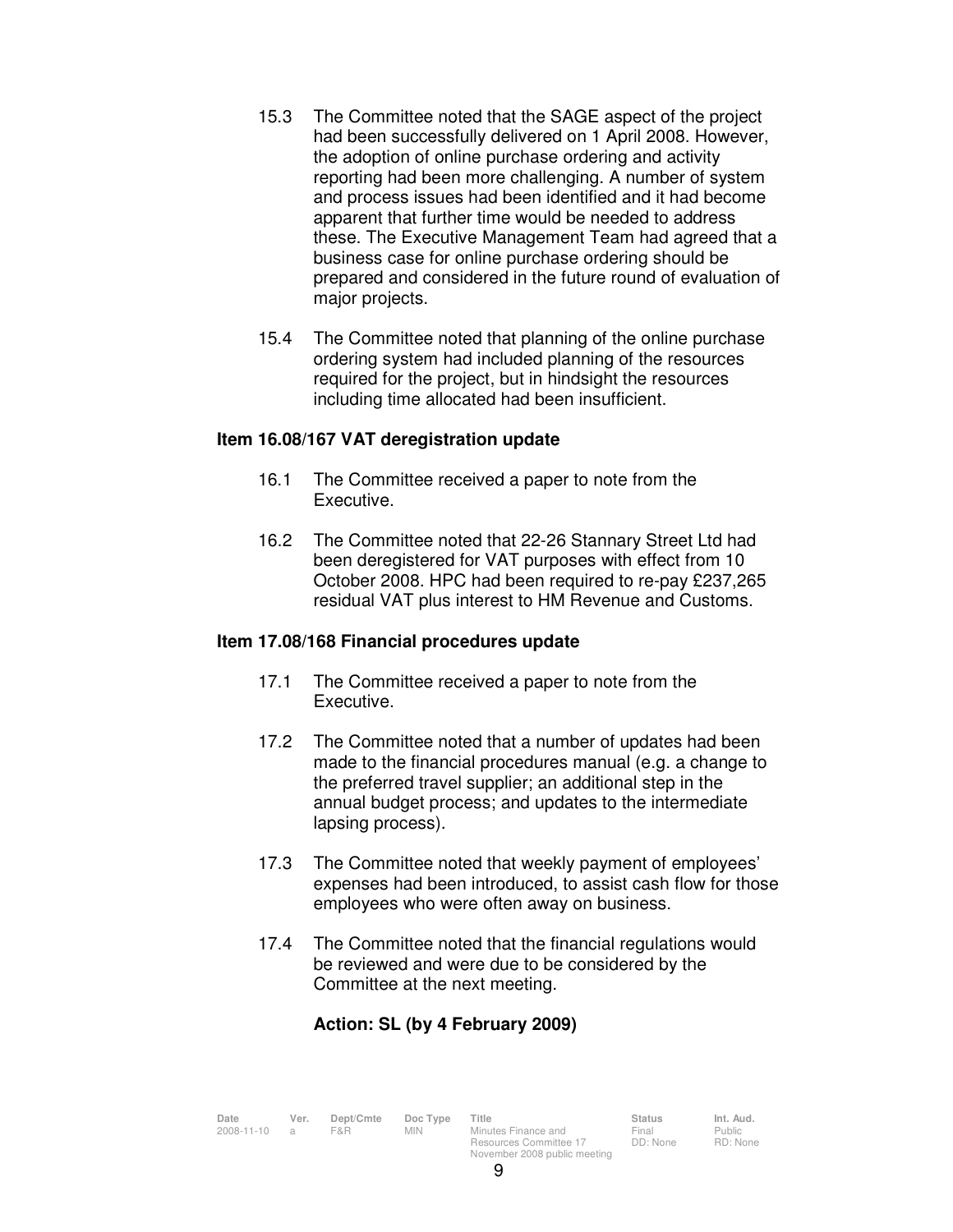## **Item 18.08/169 Capita Hartshead Flexiplan Scheme**

- 18.1 The Committee received a paper to note from the Executive.
- 18.2 The Committee noted that the Capita Hartshead Flexiplan Scheme had been the HPC employee pension until its replacement by the Friends Provident scheme.
- 18.3 The Committee noted that Entrust Pension Recovery Ltd had been appointed as the sole professional trustee for the Flexiplan scheme in 2007. On 6 March 2008, Entrust had resolved to wind up the scheme and the paper outlined progress since that date. The Committee noted that progress would be reported to future meetings.

## **Item 19.08/170 Council for Professions Supplementary to Medicine pension scheme**

- 19.1 The Committee received a paper to note from the Executive.
- 19.2 The Committee noted progress towards closing the Council for Professions Supplementary to Medicine final salary pension scheme. The scheme had closed in June 1995 and had no active members. The Committee noted that the Chairman would attend a meeting on the afternoon of 17 November 2008 to discuss the outstanding issues.

# **Item 20.08/171 Employee attitude survey 2009**

- 20.1 The Committee received a paper to note from the Executive.
- 20.2 The Committee noted that the first survey of employee attitudes had been circulated to employees on 30 September 2008. The survey results had been compiled in a report, discussed with the Executive Management Team and released to employees. The Committee noted that the overall results were extremely positive and it was anticipated that the survey would be conducted every two years to monitor improvements and identify any trends.
- 20.3 The Committee agreed that the survey had been an excellent piece of work and praised the Executive's transparency in publishing the results. The Committee also

| Date       | Ver.           | Dept/Cmte | Doc Type   | Title                        | <b>Status</b> | Int. Aud. |
|------------|----------------|-----------|------------|------------------------------|---------------|-----------|
| 2008-11-10 | $\overline{a}$ | F&R       | <b>MIN</b> | Minutes Finance and          | Final         | Public    |
|            |                |           |            | Resources Committee 17       | DD: None      | RD: None  |
|            |                |           |            | November 2008 public meeting |               |           |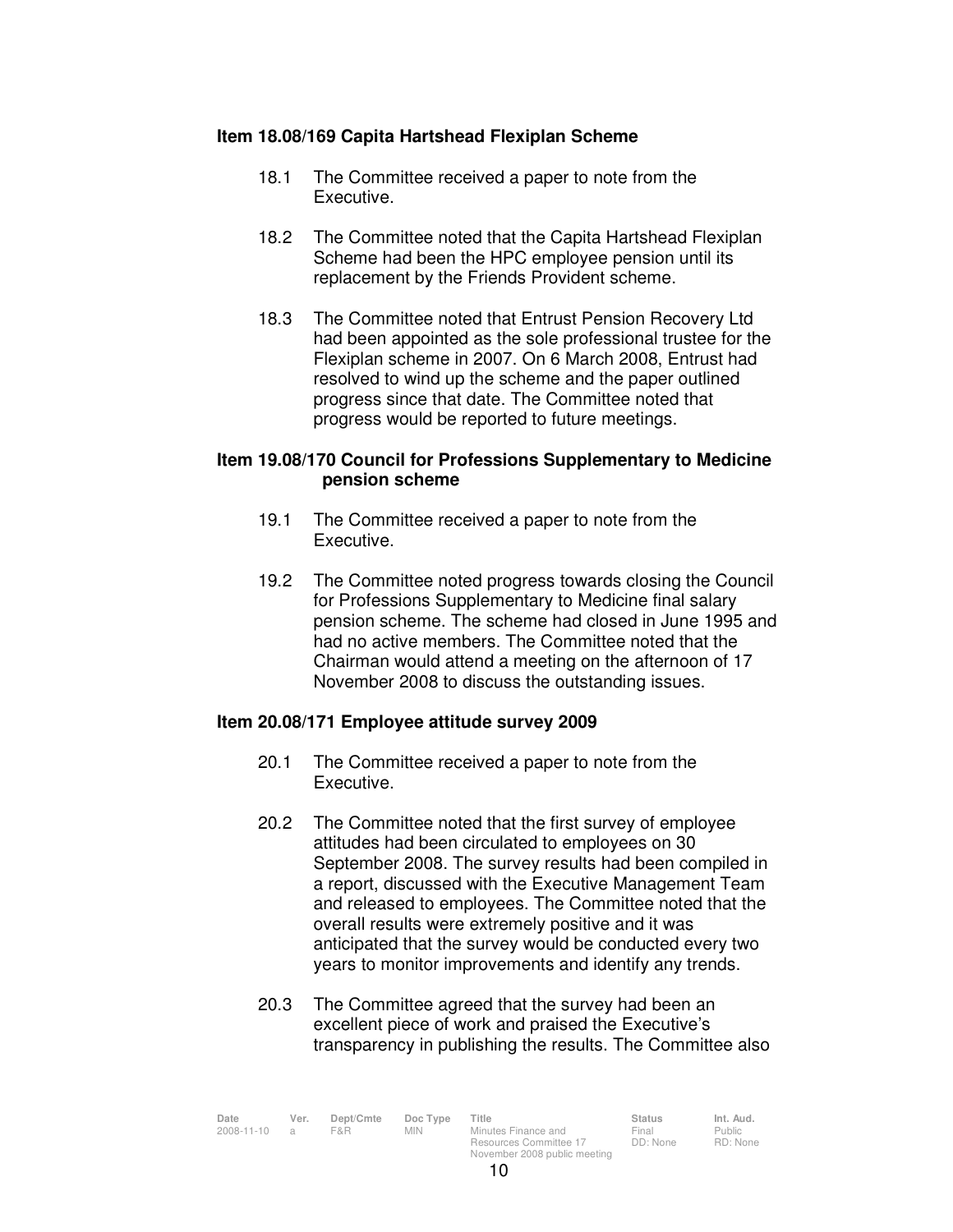thanked the Executive for responding to the points made by employees in the survey.

## **Item 21.08/172 Six month reforecast for year to 31 March 2009**

- 21.1 The Committee received a paper to note from the Executive.
- 21.2 The Committee noted that discussions had been held with each budget holder to ascertain likely overspends and underspends at the financial year end. These figures had been added or subtracted from the original budget to give a projected operating surplus or deficit. A decrease in international scrutiny fees and an increase in the number of applications from UK graduates had been taken into account.
- 21.3 The Committee noted the following points:
	- income from dietician renewal fees had been mistakenly recognised in the previous financial year;
	- average attendance at Council and committee meetings was forecast at 80% rather than the budgeted average of 85%;
	- the Fitness to Practise Department was predicted to overspend on room hire, due to more hearings being held away from Park House and in the home countries; and
	- an underspend in user acceptance testing was due to a transfer of £150,000 to the capital expenditure budget. This had been discussed at the Committee meeting held on 18 September 2008.
- 21.4 The Committee noted that, at the end of the financial year, an operating surplus of £610,000 before investments was forecast, against a budgeted surplus of £245,000.

#### **Item 22.08/173 September 2008 management accounts**

- 22.1 The Committee received a paper to note from the Executive.
- 22.2 The Committee noted that, as of 30 September 2008, HPC had an operating surplus of £502,000 before investments, compared to a budgeted deficit of £3000 before investments. The Committee noted that HPC continued to be in a stable financial position.

| Date       | Ver. | Dept/Cmte | Doc Type   | Title                                         | <b>Status</b>     | Int. Aud.                |
|------------|------|-----------|------------|-----------------------------------------------|-------------------|--------------------------|
| 2008-11-10 |      | F&R       | <b>MIN</b> | Minutes Finance and<br>Resources Committee 17 | Final<br>DD: None | <b>Public</b><br>RD: Non |
|            |      |           |            |                                               |                   |                          |
|            |      |           |            | November 2008 public meeting                  |                   |                          |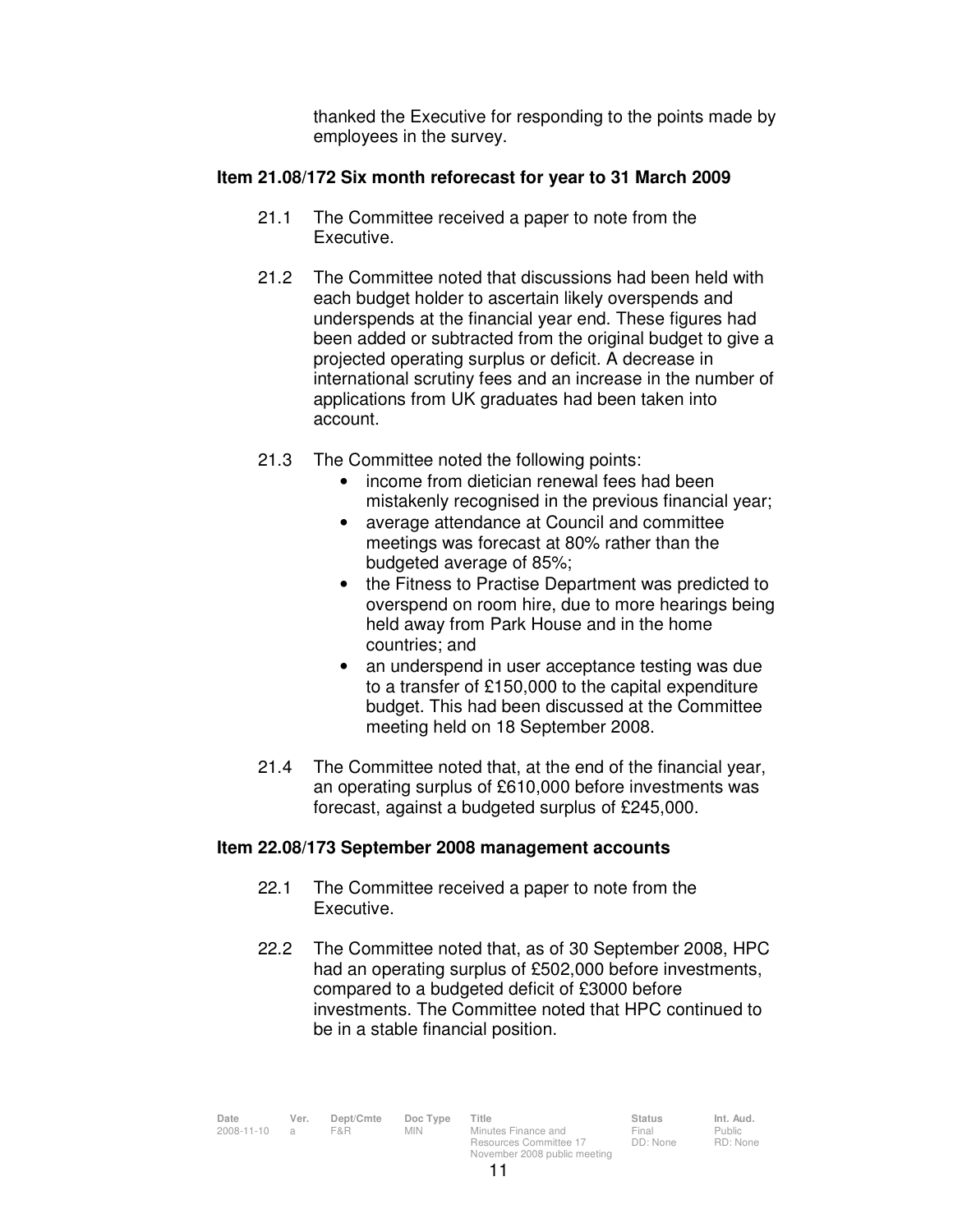22.3 The Committee thanked the Financial Controller for including summaries of the management accounts and permanent/timing income and expenditure differences.

# **Item 23.08/174 Online applications and renewal project update**

- 23.1 The Committee received a paper to note from the Executive.
- 23.2 The Committee noted progress on the online applications and renewal project, which was intended to be useable, secure and scalable (able to meet peaks in demand). The Committee noted that the Executive had identified a number of issues at an early stage (e.g. the need to identify an internet service provider who could support the proposed system).
- 23.3 The Committee noted that a number of other healthcare regulators, such as the Royal Pharmaceutical Society of Great Britain and the General Optical Council, also offered online systems to their registrants.

#### **Item 24.08/175 Development work on online renewals system: Presentation**

- 24.1 The Committee received a presentation from representatives of Etre Ltd, which was responsible for designing the part of the online renewals system which would be used by registrants.
- 24.2 The Committee noted that a group of 10 registrants (in a range of age groups, with different experience of using online systems) had been involved in testing usability of the renewals system. Each registrant had been asked to complete a number of standard tasks, such as setting up an account, renewing registration and updating contact details. The system prompted registrants if they did not complete the necessary information. The results of the testing (including recording the areas of the screen which were most viewed) had been used to improve the design of the system.
- 24.3 The Committee noted that the system would not enable a new direct debit to be set up electronically by a registrant, as this would require additional electronic security which would delay the introduction of the system. The Committee noted that the system would allow secure electronic payment by credit or debit cards. The Committee noted that

| Date       | Ver.           | Dept/Cmte<br>F&R. | Doc Type | Title                        | <b>Status</b><br>Final | Int. Aud. |
|------------|----------------|-------------------|----------|------------------------------|------------------------|-----------|
| 2008-11-10 | $\overline{a}$ |                   | MIN.     | Minutes Finance and          |                        | Public    |
|            |                |                   |          | Resources Committee 17       | DD: None               | RD: None  |
|            |                |                   |          | November 2008 public meeting |                        |           |